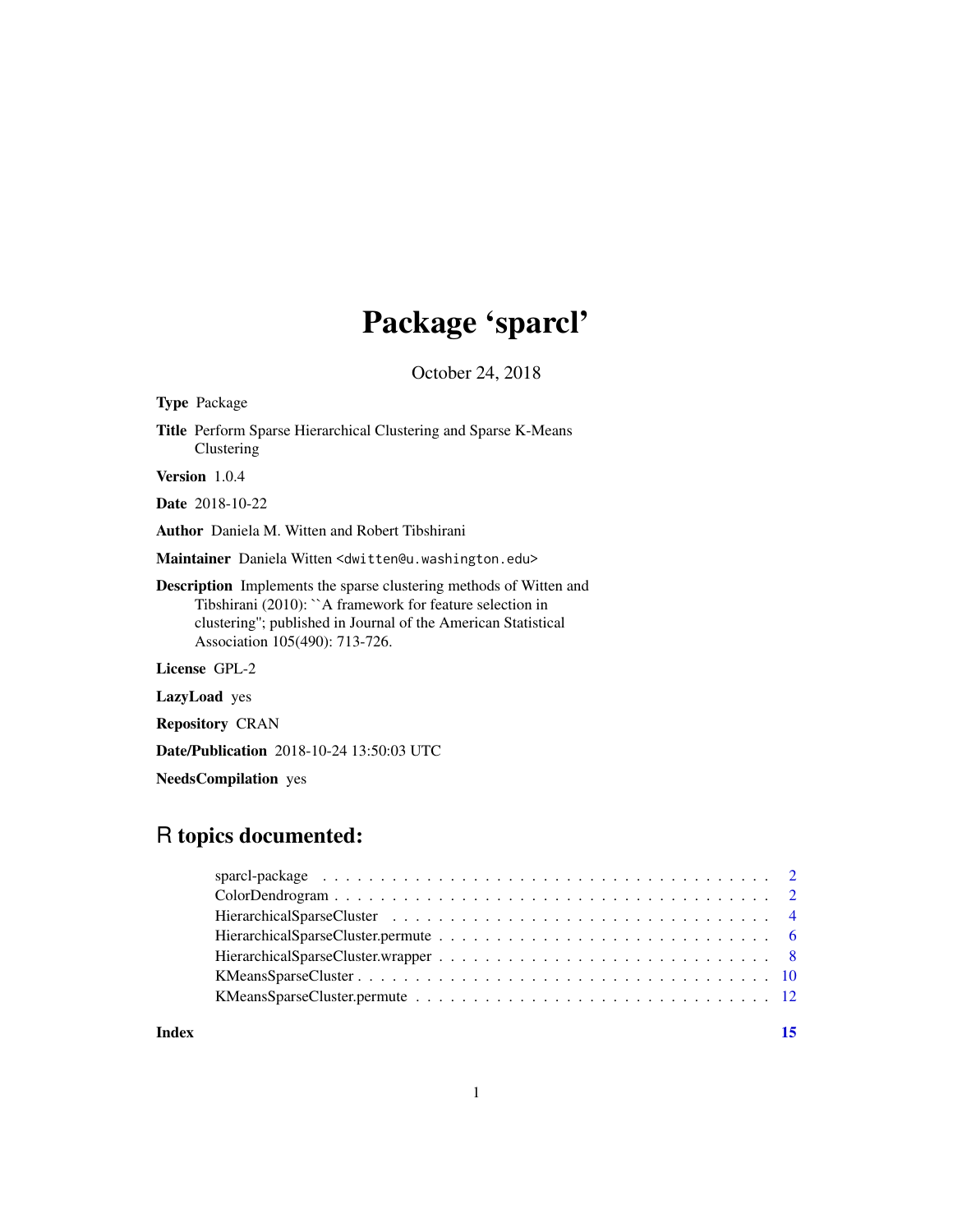<span id="page-1-0"></span>

#### Description

Implements the sparse clustering methods of Witten and Tibshirani (2010) "A framework for feature selection in clustering", Journal Amer. Stat. Assocn. 105(490): 713-726.

#### Details

| Package:  | sparcl          |
|-----------|-----------------|
| Type:     | Package         |
| Version:  | 1.0.3           |
| Date:     | $2013 - 1 - 02$ |
| License:  | $GPL-2$         |
| LazyLoad: | yes             |

The main functions are KMeansSparseCluster and HierarchicalSparseCluster. Tuning parameters for these methods are chosen by KMeansSparseCluster.permute and HierarchicalSparseCluster.permute.

#### Author(s)

Daniela M. Witten and Robert Tibshirani

Maintainer: Daniela Witten <dwitten@u.washington.edu>

#### References

Witten and Tibshirani (2010) A framework for feature selection in clustering. Journal Amer. Stat. Assocn. 105(490): 713-726.

ColorDendrogram *Color the leaves in a hierarchical clustering dendrogram*

#### Description

Pass in the output of "hclust" and a class label for each observation. A colored dendrogram will result, with the leaf colors indicating the classes.

#### Usage

```
ColorDendrogram(hc, y, main = "", branchlength = 0.7, labels = NULL, xlab = NULL,
sub="NULL",ylab = "", cex.main = NULL)
```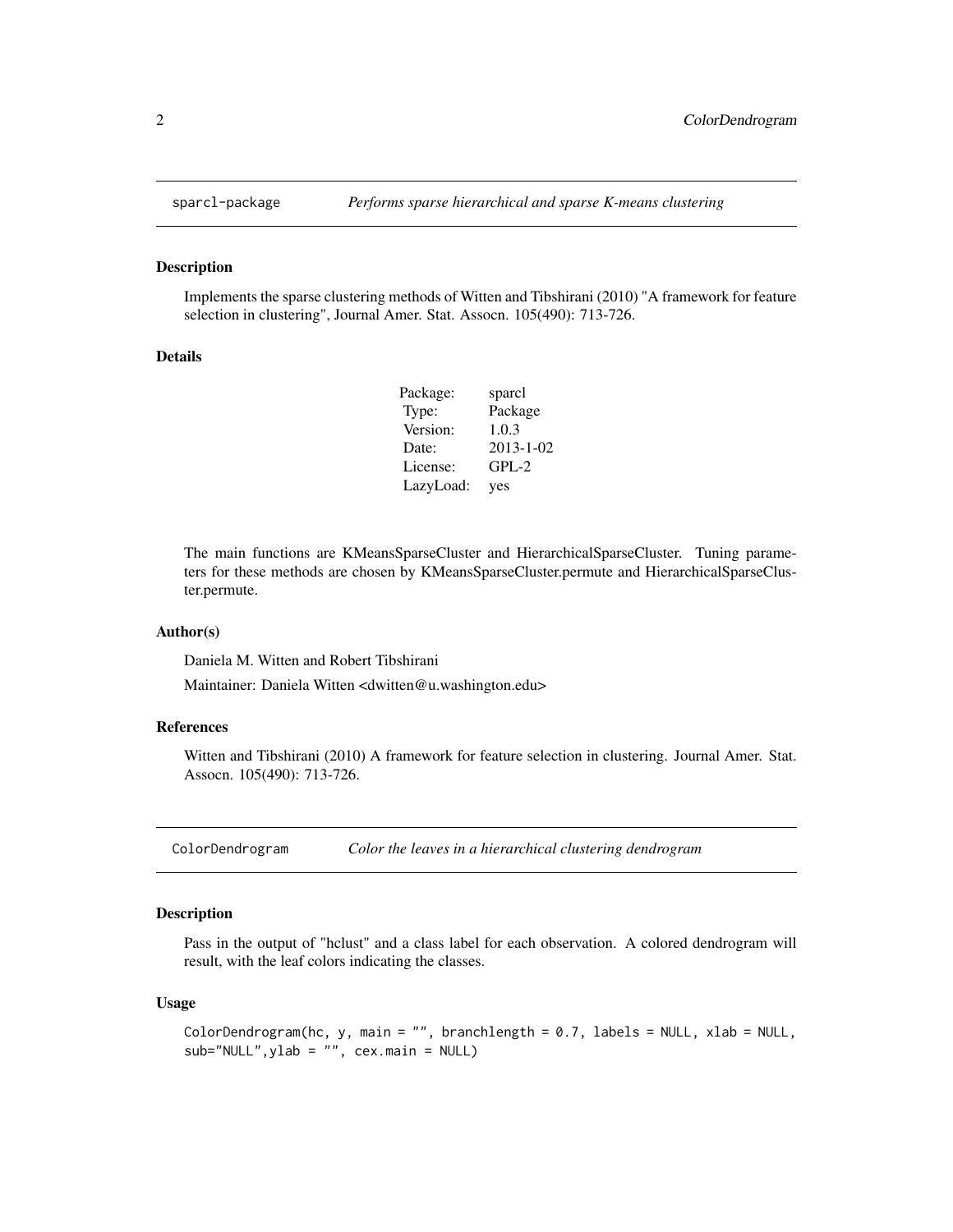# ColorDendrogram 3

# Arguments

| hc           | The output of running "helust" on a nxn dissimilarity matrix                                                                                                                                                                                                                  |
|--------------|-------------------------------------------------------------------------------------------------------------------------------------------------------------------------------------------------------------------------------------------------------------------------------|
| y            | A vector of n class labels for the observations that were clustered using "helust".<br>If labels are numeric from 1 to K, then colors will be determine automatically.<br>Otherwise the labels can take the form of colors (e.g. c("red", "red", "orange",<br>" $orange$ ")). |
| main         | The main title for the dendrogram.                                                                                                                                                                                                                                            |
| branchlength | How long to make the colored part of the branches. Adjustment will be needed<br>for each dissimilarity matrix                                                                                                                                                                 |
| labels       | The labels for the n observations.                                                                                                                                                                                                                                            |
| xlab         | X-axis label.                                                                                                                                                                                                                                                                 |
| sub          | Sub-x-axis label.                                                                                                                                                                                                                                                             |
| ylab         | Y-axis label.                                                                                                                                                                                                                                                                 |
| cex.main     | The amount by which to enlarge the main title for the figure.                                                                                                                                                                                                                 |

# Author(s)

Daniela M. Witten and Robert Tibshirani

# References

Witten and Tibshirani (2009) A framework for feature selection in clustering.

# See Also

HierarchicalSparseCluster, HierarchicalSparseCluster.permute

# Examples

```
# Generate 2-class data
set.seed(1)
x <- matrix(rnorm(100*20),ncol=20)
y <- c(rep(1,50),rep(2,50))
x[y==1,] <- x[y==1,]+2
# Perform hierarchical clustering
hc <- hclust(dist(x),method="complete")
# Plot
ColorDendrogram(hc,y=y,main="My Simulated Data",branchlength=3)
```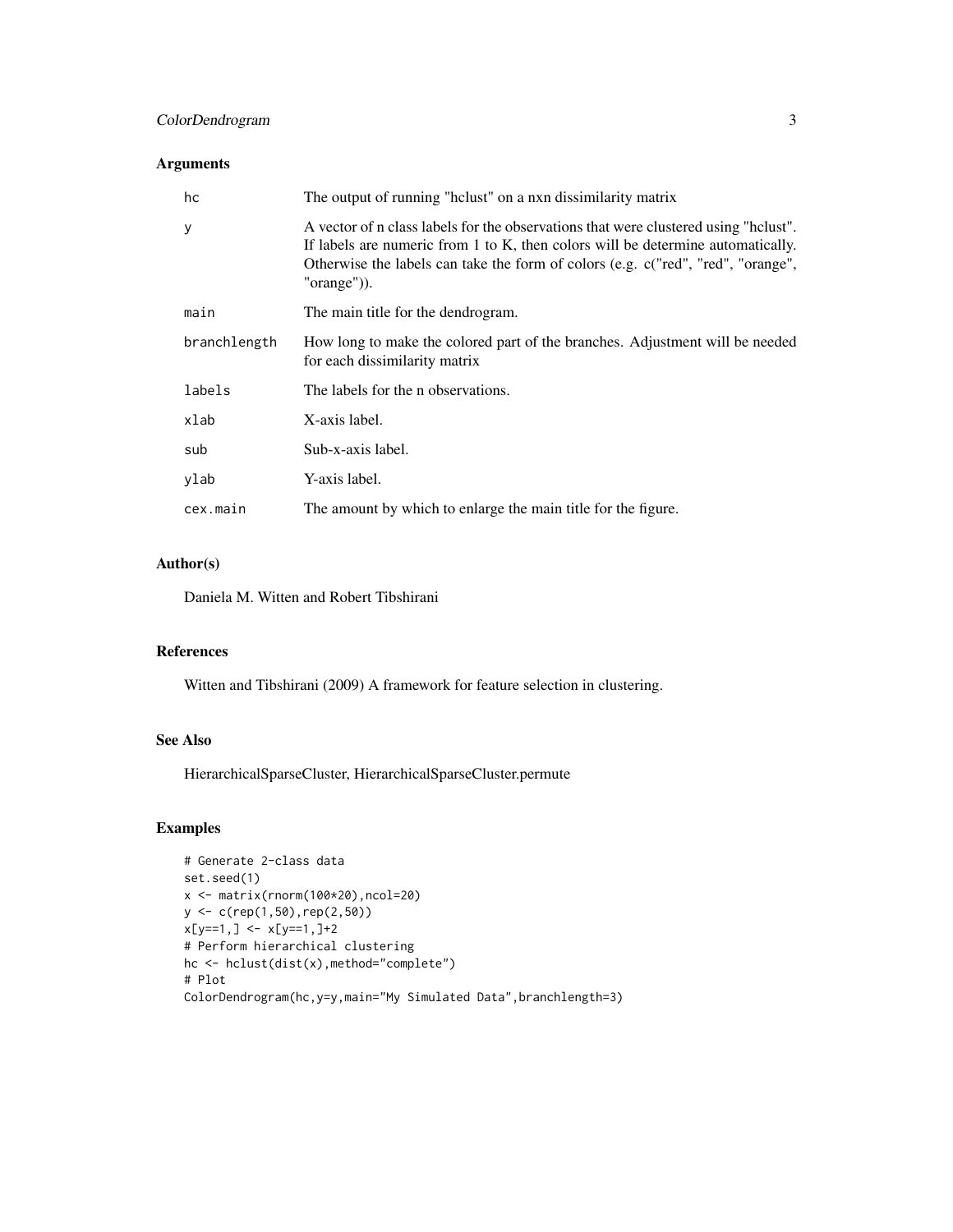<span id="page-3-1"></span><span id="page-3-0"></span>HierarchicalSparseCluster

*Hierarchical sparse clustering*

# Description

Performs sparse hierarchical clustering. If  $d_i$  ii'j\$ is the dissimilarity between observations i and i' for feature j, seek a sparse weight vector w and then use  $\mathcal{S}(\text{sum}_j (d_i i'j w_j))$ ii' $\mathcal{S}$  as a nxn dissimilarity matrix for hierarchical clustering.

#### Usage

```
HierarchicalSparseCluster(x=NULL, dists=NULL,
method=c("average","complete", "single","centroid"),
wbound=NULL,niter=15,dissimilarity=c("squared.distance","absolute.value"),
uorth=NULL,
silent=FALSE,cluster.features=FALSE,method.features=c("average", "complete",
"single","centroid"),output.cluster.files=FALSE,
outputfile.prefix="output",genenames=NULL,genedesc=NULL,standardize.arrays=FALSE)
## S3 method for class 'HierarchicalSparseCluster'
print(x, \ldots)## S3 method for class 'HierarchicalSparseCluster'
plot(x,...)
```
#### Arguments

| $\mathsf{x}$       | A nxp data matrix; n is the number of observations and p the number of features.<br>If NULL, then specify dists instead.                                                                                                                                               |  |
|--------------------|------------------------------------------------------------------------------------------------------------------------------------------------------------------------------------------------------------------------------------------------------------------------|--|
| dists              | For advanced users, can be entered instead of x. If HierarchicalSparseCluster<br>has already been run on this data, then the dists value of the previous output can<br>be entered here. Under normal circumstances, leave this argument NULL and<br>pass in x instead. |  |
| method             | The type of linkage to use in the hierarchical clustering - "single", "complete",<br>"centroid", or "average".                                                                                                                                                         |  |
| wbound             | The L1 bound on w to use; this is the tuning parameter for sparse hierarchical<br>clustering. Should be greater than 1.                                                                                                                                                |  |
| niter              | The number of iterations to perform in the sparse hierarchical clustering algo-<br>rithm.                                                                                                                                                                              |  |
| dissimilarity      | The type of dissimilarity measure to use. One of "squared.distance" or "abso-<br>lute value". Only use this if x was passed in (rather than dists).                                                                                                                    |  |
| uorth              | If complementary sparse clustering is desired, then this is the nxn dissimilarity<br>matrix obtained in the original sparse clustering.                                                                                                                                |  |
| standardize.arrays |                                                                                                                                                                                                                                                                        |  |
|                    | Should the arrays be standardized? Default is FALSE.                                                                                                                                                                                                                   |  |
| silent             | Print out progress?                                                                                                                                                                                                                                                    |  |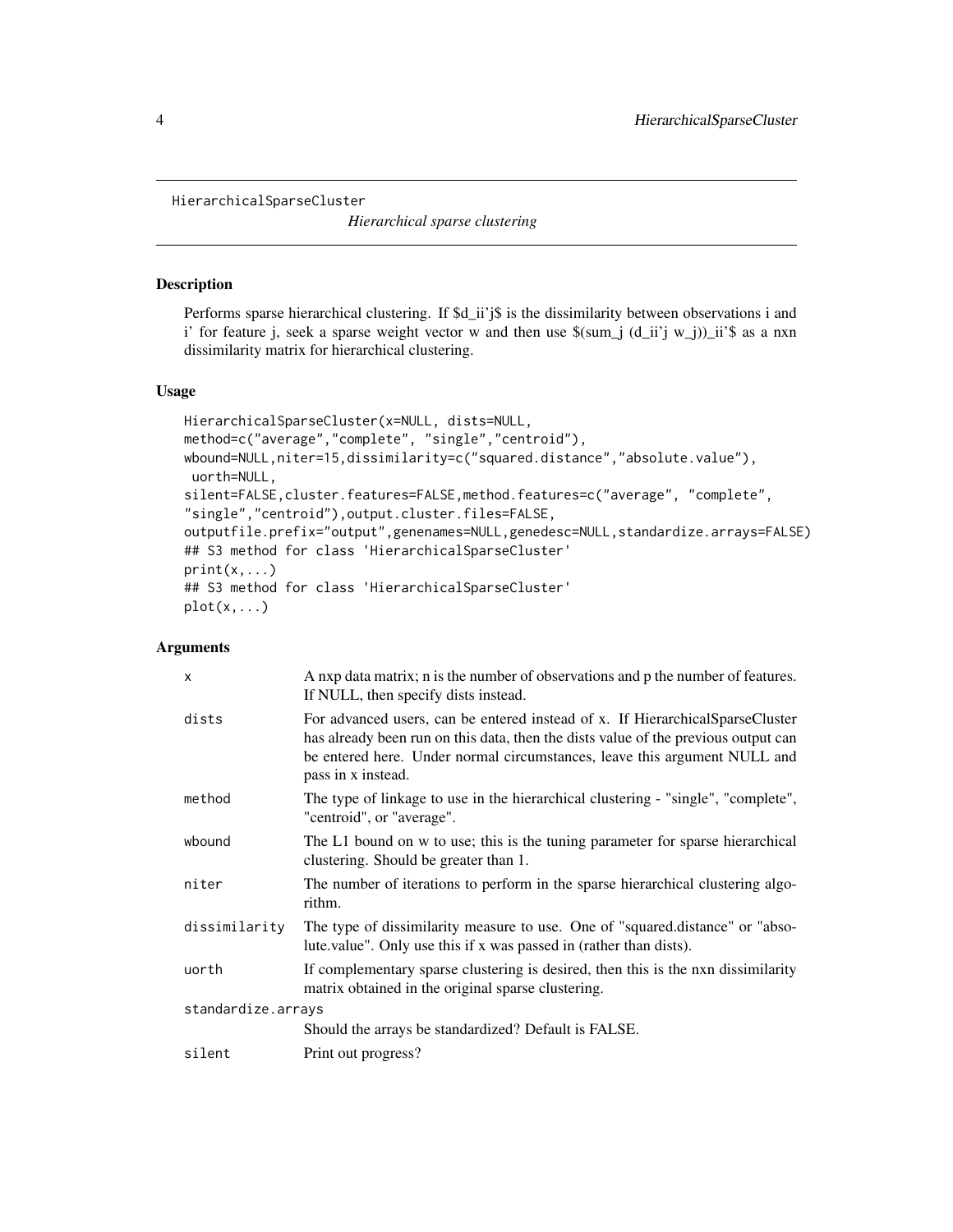# <span id="page-4-0"></span>HierarchicalSparseCluster 5

| cluster features     |              |
|----------------------|--------------|
|                      | Not for use. |
| method features      |              |
|                      | Not for use. |
| output.cluster.files |              |
|                      | Not for use. |
| outputfile.prefix    |              |
|                      | Not for use. |
| genenames            | Not for use. |
| genedesc             | Not for use. |
|                      | not used.    |

# Details

We seek a p-vector of weights w (one per feature) and a nxn matrix U that optimize

\$maximize\_U,w sum\_j w\_j sum\_ii' d\_ii'j U\_ii'\$ subject to \$||w||\_2 <= 1, ||w||\_1 <= wbound, w\_j  $>= 0$ , sum\_ii' U\_ii'^2 <= 1\$.

Here,  $d_i$  ii'j\$ is the dissimilarity between observations i and i' with along feature j. The resulting matrix U is used as a dissimilarity matrix for hierarchical clustering. "wbound" is a tuning parameter for this method, which controls the L1 bound on w, and as a result the number of features with non-zero \$w\_j\$ weights. The non-zero elements of w indicate features that are used in the sparse clustering.

We optimize the above criterion with an iterative approach: hold U fixed and optimize with respect to w. Then, hold w fixed and optimize with respect to U.

Note that the arguments described as "Not for use" are included for the sparcl package to function with GenePattern but should be ignored by the R user.

#### Value

| hc    | The output of a call to "helust", giving the results of hierarchical sparse cluster-                                                             |
|-------|--------------------------------------------------------------------------------------------------------------------------------------------------|
|       | 1 <sub>n</sub>                                                                                                                                   |
| WS    | The p-vector of feature weights.                                                                                                                 |
| u     | The nxn dissimilarity matrix passed into holust, of the form $\gamma = \pi i \, d_i$ ii'j) ii's.                                                 |
| dists | The $(n^*n)$ xp dissimilarity matrix for the data matrix x. This is useful if addi-<br>tional calls to Hierarchical Sparse Cluster will be made. |

# Author(s)

Daniela M. Witten and Robert Tibshirani

# References

Witten and Tibshirani (2009) A framework for feature selection in clustering.

# See Also

[HierarchicalSparseCluster.permute,](#page-5-1)[KMeansSparseCluster,](#page-9-1)[KMeansSparseCluster.permute](#page-11-1)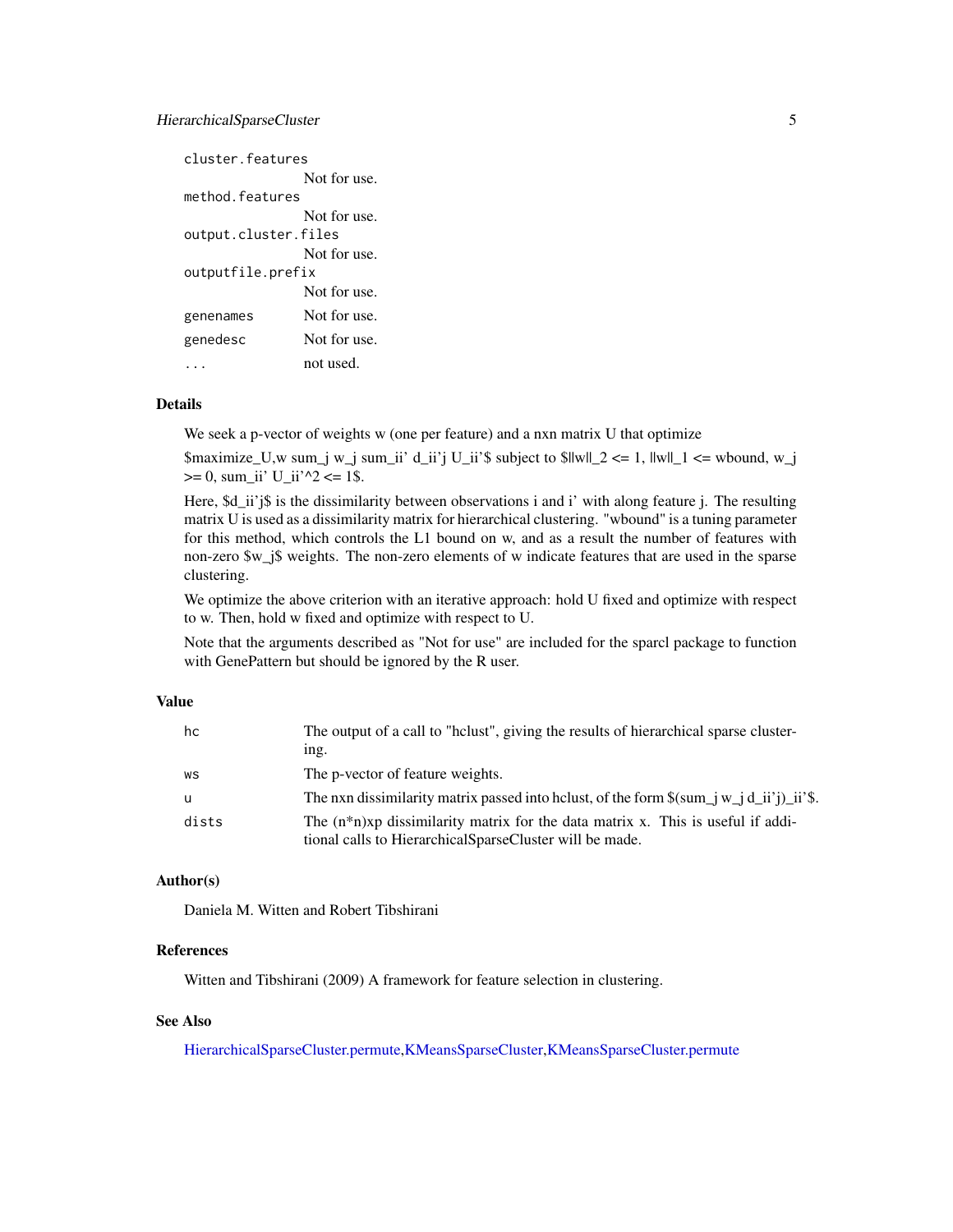#### Examples

```
# Generate 2-class data
 set.seed(1)
 x \le - matrix(rnorm(100\star50), ncol=50)
 y <- c(rep(1,50),rep(2,50))
 x[y==1,1:25] <- x[y==1,1:25]+2
 # Do tuning parameter selection for sparse hierarchical clustering
 perm.out <- HierarchicalSparseCluster.permute(x, wbounds=c(1.5,2:6),
nperms=5)
 print(perm.out)
 plot(perm.out)
 # Perform sparse hierarchical clustering
 sparsehc <- HierarchicalSparseCluster(dists=perm.out$dists,
wbound=perm.out$bestw, method="complete")
 # faster than sparsehc <- HierarchicalSparseCluster(x=x,wbound=perm.out$bestw,
# method="complete")
 par(mfrow=c(1,2))
 plot(sparsehc)
 plot(sparsehc$hc, labels=rep("", length(y)))
 print(sparsehc)
 # Plot using knowledge of class labels in order to compare true class
 # labels to clustering obtained
 par(mfrow=c(1,1))ColorDendrogram(sparsehc$hc,y=y,main="My Simulated Data",branchlength=.007)
 # Now, what if we want to see if out data contains a *secondary*
 # clustering after accounting for the first one obtained. We
 # look for a complementary sparse clustering:
 sparsehc.comp <- HierarchicalSparseCluster(x,wbound=perm.out$bestw,
    method="complete",uorth=sparsehc$u)
 # Redo the analysis, but this time use "absolute value" dissimilarity:
 perm.out <- HierarchicalSparseCluster.permute(x, wbounds=c(1.5,2:6),
   nperms=5, dissimilarity="absolute.value")
 print(perm.out)
 plot(perm.out)
 # Perform sparse hierarchical clustering
 sparsehc <- HierarchicalSparseCluster(dists=perm.out$dists, wbound=perm.out$bestw,
method="complete",
dissimilarity="absolute.value")
 par(mfrow=c(1,2))
 plot(sparsehc)
```

```
HierarchicalSparseCluster.permute
```
*Choose tuning parameter for sparse hierarchical clustering*

#### Description

The tuning parameter controls the L1 bound on w, the feature weights. A permutation approach is used to select the tuning parameter.

<span id="page-5-0"></span>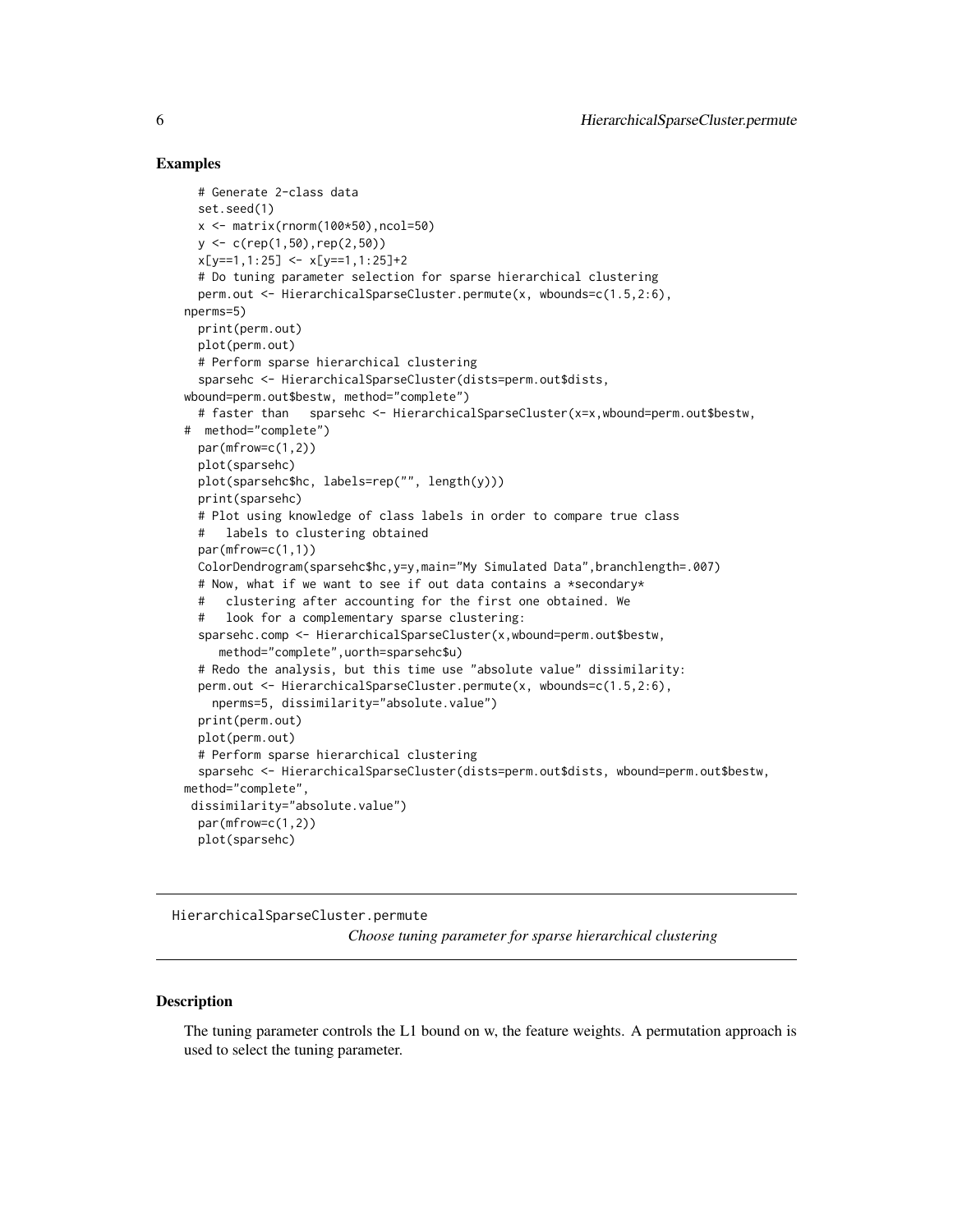#### Usage

```
HierarchicalSparseCluster.permute(x, nperms = 10, wbounds = NULL,
dissimilarity=c("squared.distance",
"absolute.value"),standardize.arrays=FALSE)
## S3 method for class 'HierarchicalSparseCluster.permute'
plot(x, \ldots)## S3 method for class 'HierarchicalSparseCluster.permute'
print(x, \ldots)
```
#### **Arguments**

| x                  | A nxp data matrix, with n observations and p feaures.                                                                                                                                                        |
|--------------------|--------------------------------------------------------------------------------------------------------------------------------------------------------------------------------------------------------------|
| nperms             | The number of permutations to perform.                                                                                                                                                                       |
| wbounds            | The sequence of tuning parameters to consider. The tuning parameters are the<br>L1 bound on w, the feature weights. If NULL, then a default sequence will be<br>used. If non-null, should be greater than 1. |
| dissimilarity      | How should dissimilarity be computed? Default is squared.distance.                                                                                                                                           |
| standardize.arrays |                                                                                                                                                                                                              |
|                    | Should the arrays first be standardized? Default is FALSE.                                                                                                                                                   |
| $\cdot$            | not used.                                                                                                                                                                                                    |
|                    |                                                                                                                                                                                                              |

# Details

Let \$d\_ii'j\$ denote the dissimilarity between observations i and i' along feature j.

Sparse hierarchical clustering seeks a p-vector of weights w (one per feature) and a nxn matrix U that optimize  $\text{Smaximize}_U, \text{w sum}_i \leq w_i$  sum\_ii' d\_ii'j U\_ii's subject to  $\text{S}\|w\|_2 \leq 1$ ,  $\|w\|_1 \leq$ s,  $w_j \ge 0$ , sum\_ii' U\_ii'^2 <= 1\$, where s is a value for the L1 bound on w. Let O(s) denote the objective function with tuning parameter s: i.e.  $O(s)$ =sum\_j w\_j sum\_ii' d\_ii'j U\_ii'\$.

We permute the data as follows: within each feature, we permute the observations. Using the permuted data, we can run sparse hierarchical clustering with tuning parameter s, yielding the objective function  $O^*(s)$ . If we do this repeatedly we can get a number of  $O^*(s)$  values.

Then, the Gap statistic is given by  $Gap(s)=log(O(s))$ -mean(log( $O^*(s)$ )). The optimal s is that which results in the highest Gap statistic. Or, we can choose the smallest s such that its Gap statistic is within  $\$sd(log(O^*(s)))\$$  of the largest Gap statistic.

#### Value

| gaps       | The gap statistics obtained (one for each of the tuning parameters tried). If $O(s)$<br>is the objective function evaluated at the tuning parameter s, and $O^*(s)$ is the<br>same quantity but for the permuted data, then $Gap(s)=log(O(s))$ -mean( $log(O^*(s)))$ . |
|------------|------------------------------------------------------------------------------------------------------------------------------------------------------------------------------------------------------------------------------------------------------------------------|
| sdgaps     | The standard deviation of $log(O^*(s))$ , for each value of the tuning parameter s.                                                                                                                                                                                    |
| nnonzerows | The number of features with non-zero weights, for each value of the tuning<br>parameter.                                                                                                                                                                               |
| wbounds    | The tuning parameters considered.                                                                                                                                                                                                                                      |
| bestw      | The value of the tuning parameter corresponding to the highest gap statistic.                                                                                                                                                                                          |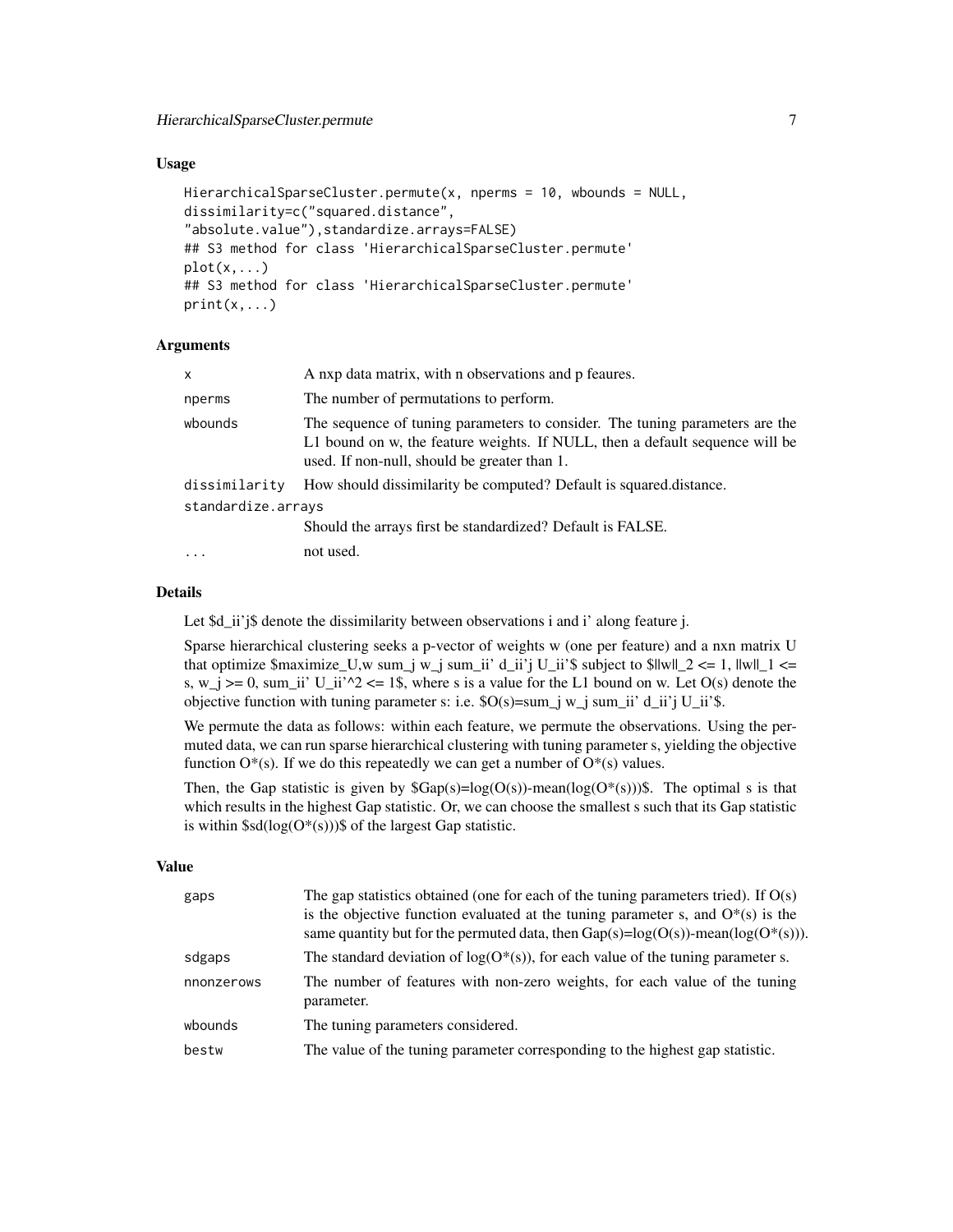#### <span id="page-7-0"></span>Author(s)

Daniela M. Witten and Robert Tibshirani

# References

Witten and Tibshirani (2009) A framework for feature selection in clustering.

#### See Also

[HierarchicalSparseCluster,](#page-3-1) [KMeansSparseCluster,](#page-9-1) [KMeansSparseCluster.permute](#page-11-1)

#### Examples

```
# Generate 2-class data
 set.seed(1)
 x \leftarrow \text{matrix}(rnorm(100*50), ncol=50)y <- c(rep(1,50),rep(2,50))
 x[y==1,1:25] <- x[y==1,1:25]+2
 # Do tuning parameter selection for sparse hierarchical clustering
 perm.out <- HierarchicalSparseCluster.permute(x, wbounds=c(1.5,2:6),
nperms=5)
 print(perm.out)
 plot(perm.out)
 # Perform sparse hierarchical clustering
 sparsehc <- HierarchicalSparseCluster(dists=perm.out$dists, wbound=perm.out$bestw,
method="complete")
 par(mfrow=c(1,2))
 plot(sparsehc)
 plot(sparsehc$hc, labels=rep("", length(y)))
 print(sparsehc)
 # Plot using knowledge of class labels in order to compare true class
 # labels to clustering obtained
 par(mfrow=c(1,1))
 ColorDendrogram(sparsehc$hc,y=y,main="My Simulated
Data",branchlength=.007)
```
HierarchicalSparseCluster.wrapper *A wrapper for the hierarchical sparse clustering algorithm*

#### Description

A wrapper for HierarchicalSparseCluster which reads in the data in GCT file format, and then automatically chooses the optimal tuning parameter value using HierarchicalSparseCluster.permute if not specified.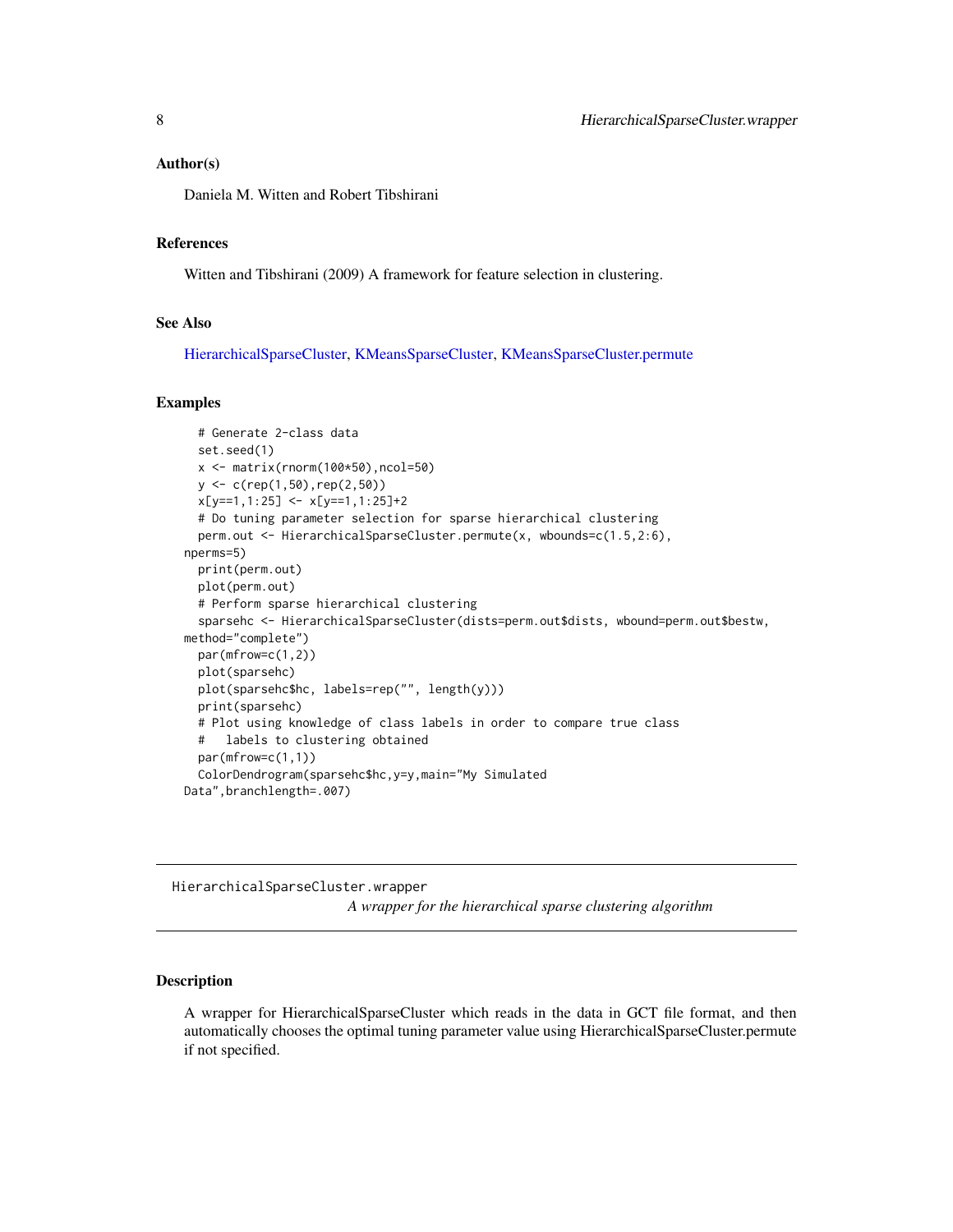# Usage

```
HierarchicalSparseCluster.wrapper(file, method=c("average", "complete", "single",
 "centroid"),
wbound=NULL, silent=FALSE, cluster.features=FALSE,
method.features=c("average", "complete",
"single","centroid"),output.cluster.files=TRUE,outputfile.prefix=NULL,maxnumgenes=5000,
standardize.arrays=TRUE)
```
# Arguments

| file                 | A GCT filename in the working directory containing the data to be clustered.                                                                                                                              |  |
|----------------------|-----------------------------------------------------------------------------------------------------------------------------------------------------------------------------------------------------------|--|
| method               | The type of linkage to use in the hierarchical clustering - "single", "complete",<br>"average", or "centroid".                                                                                            |  |
| wbound               | The L1 bound on w to use; this is the tuning parameter for sparse hierarchi-<br>cal clustering. If NULL, then it will be chosen via HierarchicalSparseClus-<br>ter.permute.                               |  |
| silent               | Print out progress?                                                                                                                                                                                       |  |
| cluster.features     |                                                                                                                                                                                                           |  |
|                      | Is a clustering for the features with non-zero weights also desired? Default is<br>FALSE.                                                                                                                 |  |
| method.features      |                                                                                                                                                                                                           |  |
|                      | If cluster features is TRUE, then the type of linkage used to cluster the features<br>with non-zero weights: one of "single", "complete", "average", or "centroid".                                       |  |
| output.cluster.files |                                                                                                                                                                                                           |  |
|                      | Should files containing the clustering be output? Default is TRUE.                                                                                                                                        |  |
| outputfile.prefix    |                                                                                                                                                                                                           |  |
|                      | The prefix for the output files. If NULL, then the prefix of the input file is used.                                                                                                                      |  |
| maxnumgenes          | Limit the analysis to some number of genes with highest marginal variance, for<br>computational reasons. This is recommended when the number of genes is very<br>large. If NULL, then all genes are used. |  |
| standardize.arrays   |                                                                                                                                                                                                           |  |
|                      | Should the arrays first be standardized? Default is TRUE.                                                                                                                                                 |  |
|                      |                                                                                                                                                                                                           |  |

# Value

| hc    | The output of a call to "hclust", giving the results of hierarchical sparse cluster-<br>ing.                                                   |
|-------|------------------------------------------------------------------------------------------------------------------------------------------------|
| WS    | The p-vector of feature weights.                                                                                                               |
| -u    | The nxn dissimilarity matrix passed into helust, of the form $\gamma = \pi i \, d_i$ ii'j) ii's.                                               |
| dists | The $(n*n)xp$ dissimilarity matrix for the data matrix x. This is useful if addi-<br>tional calls to Hierarchical Sparse Cluster will be made. |

# Author(s)

Daniela M. Witten and Robert Tibshirani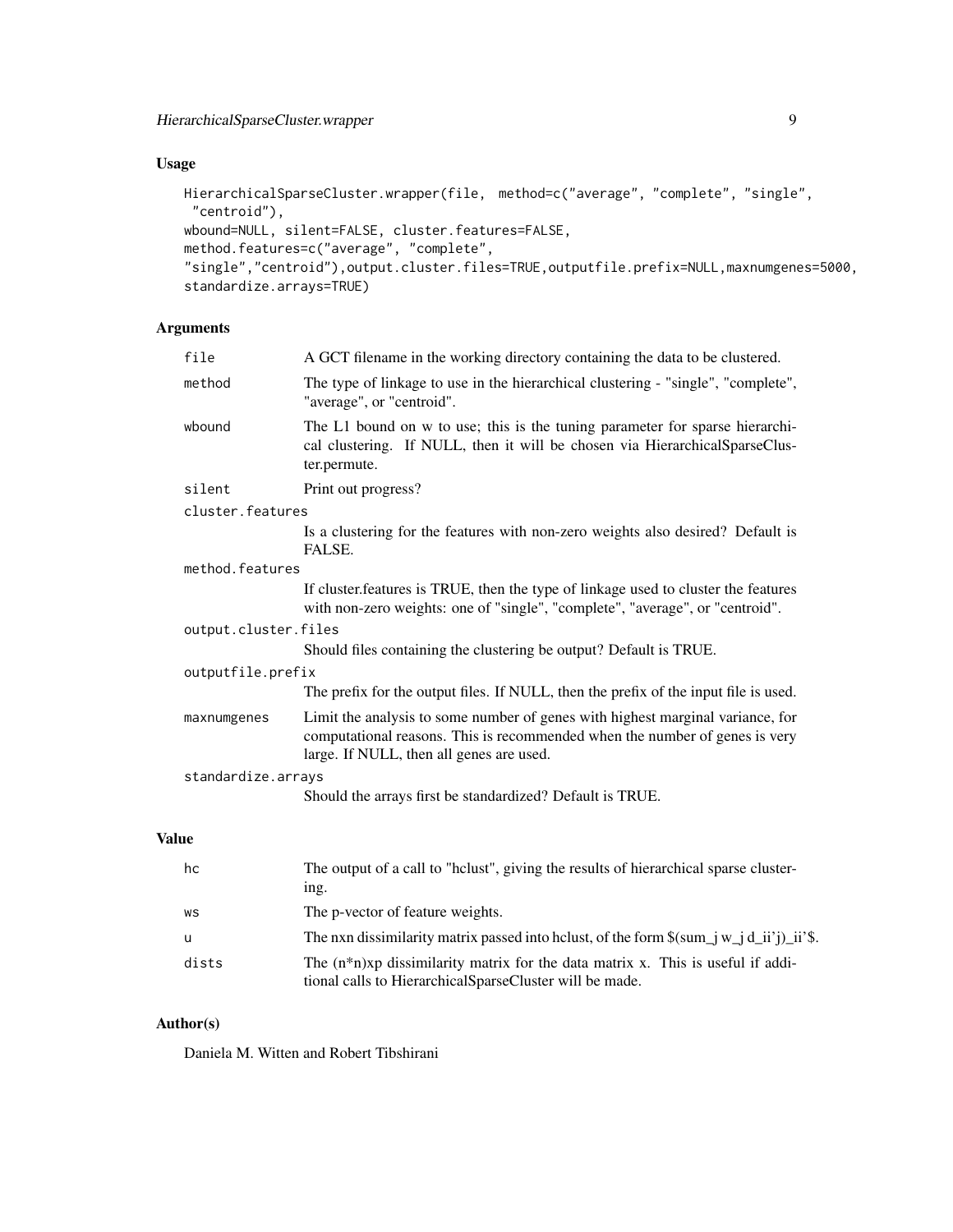# <span id="page-9-0"></span>References

Witten and Tibshirani (2009) A framework for feature selection in clustering.

# See Also

[HierarchicalSparseCluster.permute,](#page-5-1)[KMeansSparseCluster,](#page-9-1)[KMeansSparseCluster.permute](#page-11-1)

<span id="page-9-1"></span>KMeansSparseCluster *Performs sparse k-means clustering*

# Description

This function performs sparse k-means clustering. You must specify a number of clusters K and an L1 bound on w, the feature weights.

# Usage

```
KMeansSparseCluster(x, K=NULL, wbounds = NULL, nstart = 20, silent =
FALSE, maxiter=6, centers=NULL)
## S3 method for class 'KMeansSparseCluster'
plot(x,...)## S3 method for class 'KMeansSparseCluster'
print(x,...)
```
# Arguments

| X         | An nxp data matrix. There are n observations and p features.                                                                                                                                                                                     |
|-----------|--------------------------------------------------------------------------------------------------------------------------------------------------------------------------------------------------------------------------------------------------|
| К         | The number of clusters desired ("K" in K-means clustering). Must provide either<br>K or centers.                                                                                                                                                 |
| wbounds   | A single L1 bound on w (the feature weights), or a vector of L1 bounds on w.<br>If who is small, then few features will have non-zero weights. If who und is<br>large then all features will have non-zero weights. Should be greater than 1.    |
| nstart    | The number of random starts for the k-means algorithm.                                                                                                                                                                                           |
| silent    | Print out progress?                                                                                                                                                                                                                              |
| maxiter   | The maximum number of iterations.                                                                                                                                                                                                                |
| centers   | Optional argument. If you want to run the k-means algorithm starting from a<br>particular set of clusters, then you can enter the Kxp matrix of cluster centers<br>here. Default use case involves taking centers=NULL and instead specifying K. |
| $\ddotsc$ | not used.                                                                                                                                                                                                                                        |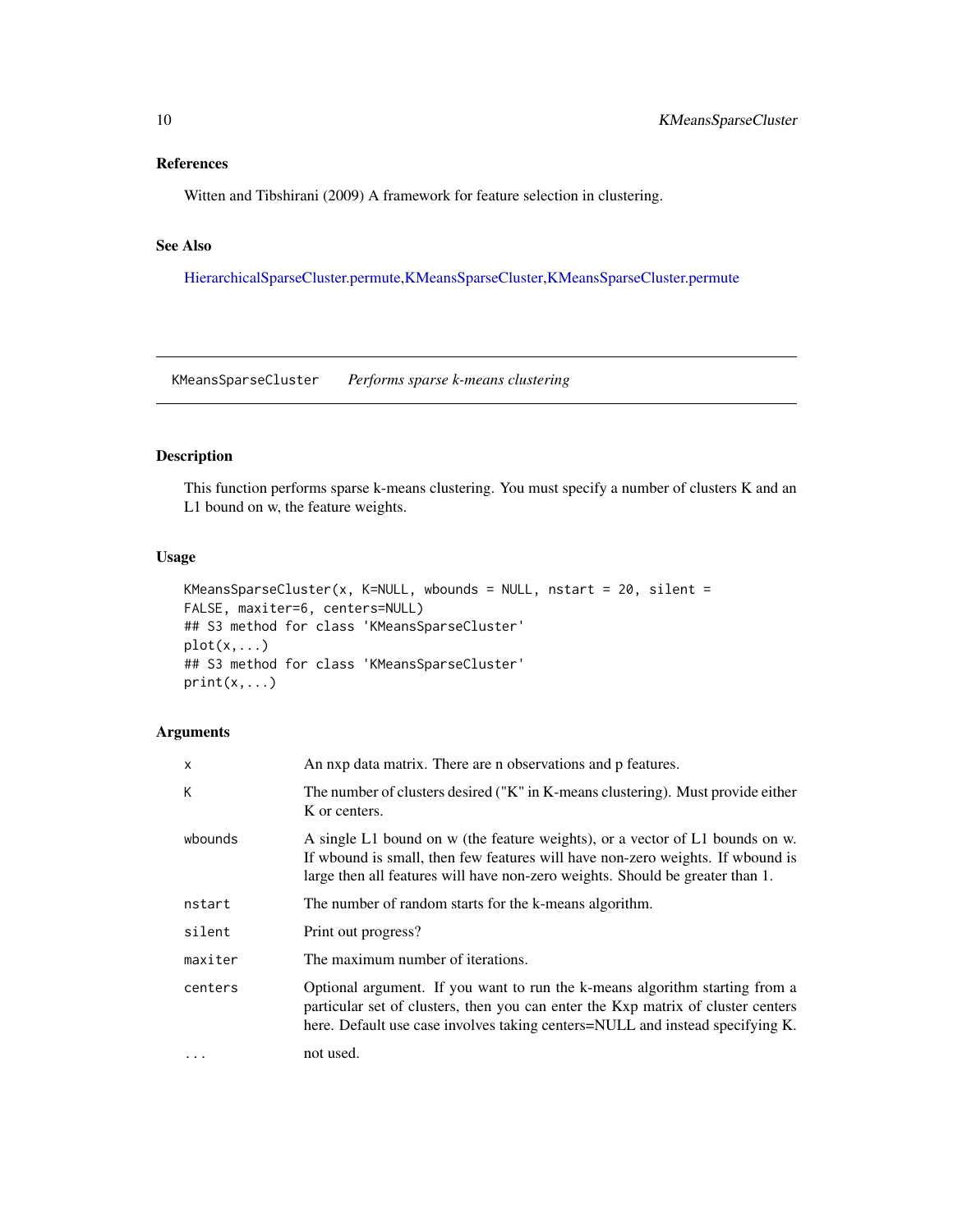#### <span id="page-10-0"></span>Details

We seek a p-vector of weights w (one per feature) and a set of clusters C1,..., CK that optimize

\$maximize\_C1,...,CK,w sum\_j w\_j BCSS\_j\$ subject to \$llwll\_2 <= 1, llwll\_1 <= wbound, w\_j >= 0\$

where \$BCSS\_j\$ is the between cluster sum of squares for feature j. An iterative approach is taken: with w fixed, optimize with respect to C1,..., CK, and with C1,..., CK fixed, optimize with respect to w. Here, wbound is a tuning parameter which determines the L1 bound on w.

The non-zero elements of w indicate features that are used in the sparse clustering.

#### Value

If wbounds is a vector, then a list with elements as follows (one per element of wbounds). If wbounds is just a single value, then elements as follows:

| WS | The p-vector of feature weights. |
|----|----------------------------------|
| Cs | The clustering obtained.         |

# Author(s)

Daniela M. Witten and Robert Tibshirani

#### References

Witten and Tibshirani (2009) A framework for feature selection in clustering.

#### See Also

[KMeansSparseCluster.permute,](#page-11-1)[HierarchicalSparseCluster](#page-3-1)

#### Examples

```
# generate data
set.seed(11)
x <- matrix(rnorm(50*70),ncol=70)
x[1:25,1:20] <- x[1:25,1:20]+1
x <- scale(x, TRUE, TRUE)
# choose tuning parameter
km.perm <- KMeansSparseCluster.permute(x,K=2,wbounds=seq(3,7,len=15),nperms=5)
print(km.perm)
plot(km.perm)
# run sparse k-means
km.out <- KMeansSparseCluster(x,K=2,wbounds=km.perm$bestw)
print(km.out)
plot(km.out)
# run sparse k-means for a range of tuning parameter values
km.out <- KMeansSparseCluster(x,K=2,wbounds=seq(1.3,4,len=8))
print(km.out)
plot(km.out)
# Run sparse k-means starting from a particular set of cluster centers
#in the k-means algorithm.
```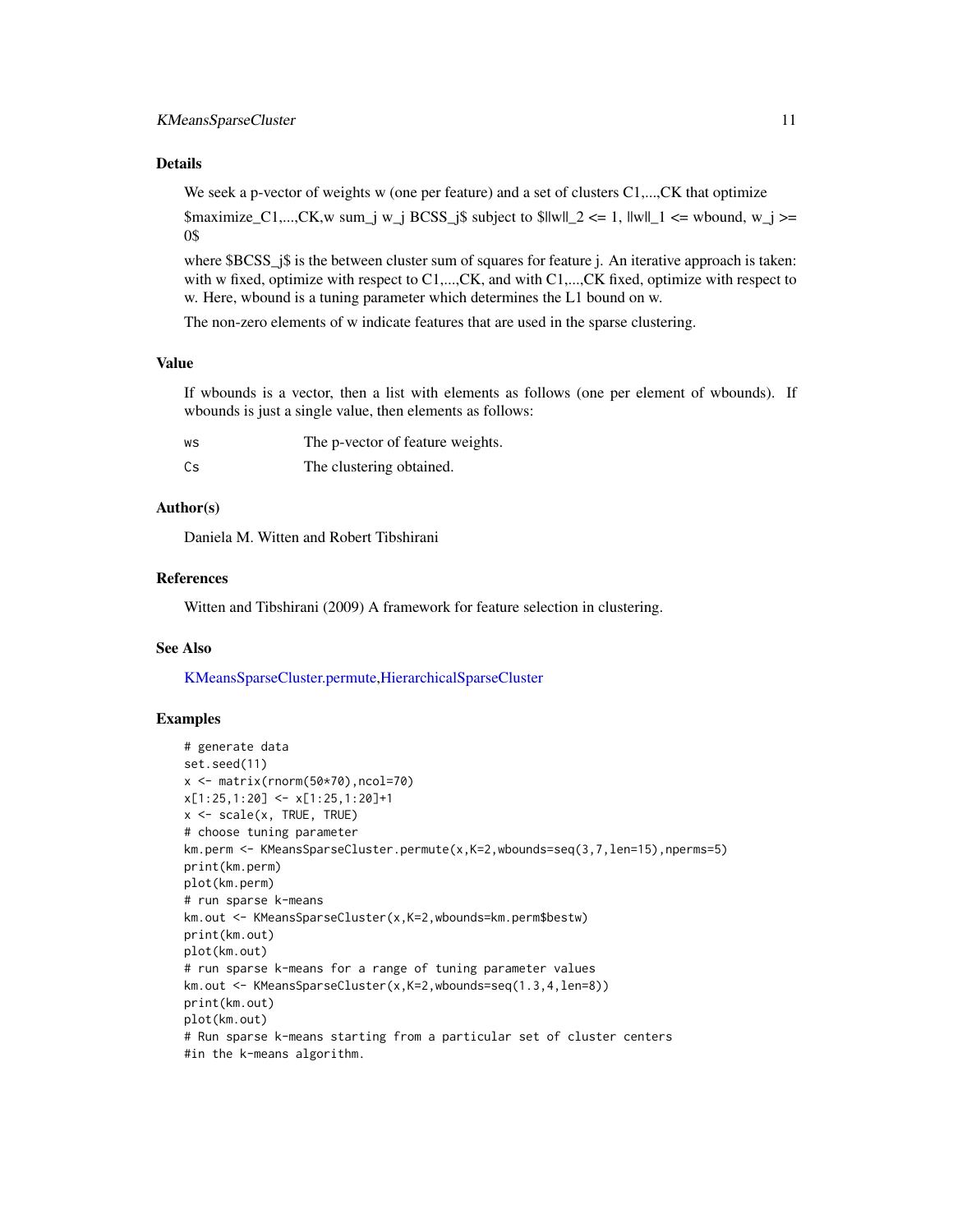<span id="page-11-0"></span>km.out <- KMeansSparseCluster(x,wbounds=2:7,centers=x[c(1,3,5),])

```
KMeansSparseCluster.permute
```
*Choose tuning parameter for sparse k-means clustering*

#### Description

The tuning parameter controls the L1 bound on w, the feature weights. A permutation approach is used to select the tuning parameter.

#### Usage

```
KMeansSparseCluster.permute(x, K=NULL, nperms = 25, wbounds = NULL,
silent = FALSE, nvals = 10, centers=NULL)
## S3 method for class 'KMeansSparseCluster.permute'
print(x, \ldots)## S3 method for class 'KMeansSparseCluster.permute'
plot(x,...)
```
#### Arguments

| X       | The nxp data matrix, n is the number of observations and p the number of fea-<br>tures.                                                                                                                                                          |
|---------|--------------------------------------------------------------------------------------------------------------------------------------------------------------------------------------------------------------------------------------------------|
| К       | The number of clusters desired - that is, the "K" in K-means clustering. Must<br>specify K or centers.                                                                                                                                           |
| nperms  | Number of permutations.                                                                                                                                                                                                                          |
| wbounds | The range of tuning parameters to consider. This is the L1 bound on w, the<br>feature weights. If NULL, then a range of values will be chosen automatically.<br>Should be greater than 1 if non-null.                                            |
| silent  | Print out progress?                                                                                                                                                                                                                              |
| nvals   | If who unds is NULL, then the number of candidate tuning parameter values to<br>consider.                                                                                                                                                        |
| centers | Optional argument. If you want to run the k-means algorithm starting from a<br>particular set of clusters, then you can enter the Kxp matrix of cluster centers<br>here. Default use case involves taking centers=NULL and instead specifying K. |
| .       | not used.                                                                                                                                                                                                                                        |

# Details

Sparse k-means clustering seeks a p-vector of weights w (one per feature) and a set of clusters C1,...,CK that optimize  $\text{Smaximize}_{c1, \ldots, cK}$ ,w sum\_j w\_j BCSS\_j $\text{S subject to } \text{S} \leq \text{S} = 1, \text{I} \leq \text{I} = 1$  $\leq$  s, w\_j  $\geq$  0\$, where \$BCSS\_j\$ is the between cluster sum of squares for feature j, and s is a value for the L1 bound on w. Let  $O(s)$  denote the objective function with tuning parameter s: i.e.  $SO(s)$ =sum\_j w\_j BCSS\_j\$.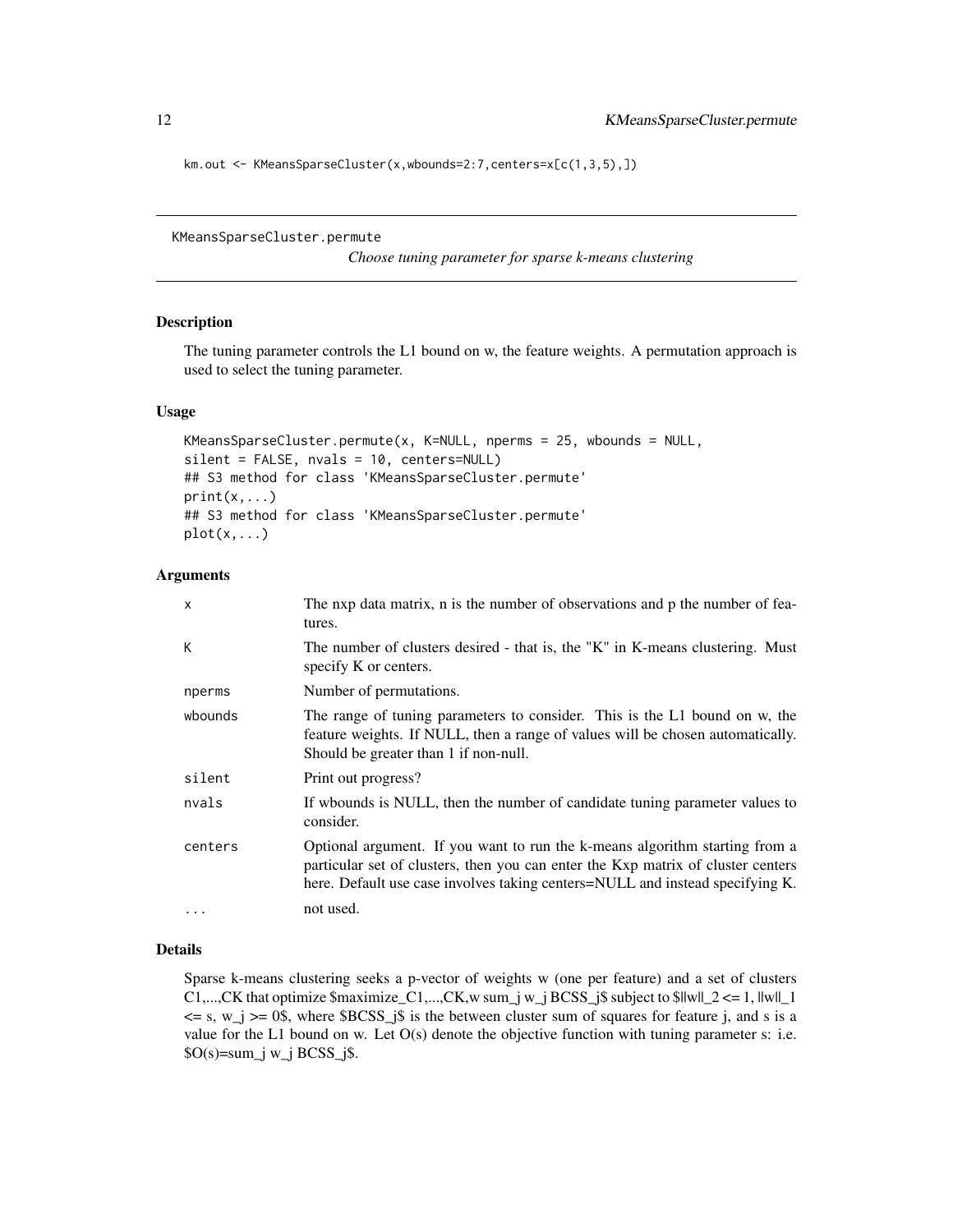# <span id="page-12-0"></span>KMeansSparseCluster.permute 13

We permute the data as follows: within each feature, we permute the observations. Using the permuted data, we can run sparse K-means with tuning parameter s, yielding the objective function  $O^*(s)$ . If we do this repeatedly we can get a number of  $O^*(s)$  values.

Then, the Gap statistic is given by  $\text{Gap}(s) = \log(O(s))$ -mean( $\log(O^*(s)))\$ ). The optimal s is that which results in the highest Gap statistic. Or, we can choose the smallest s such that its Gap statistic is within  $\$sd(log(O^*(s)))\$$  of the largest Gap statistic.

#### Value

| gaps       | The gap statistics obtained (one for each of the tuning parameters tried). If $O(s)$<br>is the objective function evaluated at the tuning parameter s, and $O^*(s)$ is the<br>same quantity but for the permuted data, then $Gap(s)=log(O(s))$ -mean( $log(O^*(s))$ ). |
|------------|------------------------------------------------------------------------------------------------------------------------------------------------------------------------------------------------------------------------------------------------------------------------|
| sdgaps     | The standard deviation of $log(O^*(s))$ , for each value of the tuning parameter s.                                                                                                                                                                                    |
| nnonzerows | The number of features with non-zero weights, for each value of the tuning<br>parameter.                                                                                                                                                                               |
| wbounds    | The tuning parameters considered.                                                                                                                                                                                                                                      |
| bestw      | The value of the tuning parameter corresponding to the highest gap statistic.                                                                                                                                                                                          |

#### Author(s)

Daniela M. Witten and Robert Tibshirani

#### References

Witten and Tibshirani (2009) A framework for feature selection in clustering.

#### See Also

[KMeansSparseCluster,](#page-9-1) [HierarchicalSparseCluster,](#page-3-1) [HierarchicalSparseCluster.permute](#page-5-1)

# Examples

```
# generate data
set.seed(11)
x <- matrix(rnorm(50*70),ncol=70)
x[1:25,1:10] \leftarrow x[1:25,1:10]+1.5x <- scale(x, TRUE, TRUE)
# choose tuning parameter
km.perm <-
KMeansSparseCluster.permute(x,K=2,wbounds=seq(2,5,len=8),nperms=3)
print(km.perm)
plot(km.perm)
# run sparse k-means
km.out <- KMeansSparseCluster(x,K=2,wbounds=km.perm$bestw)
print(km.out)
plot(km.out)
# run sparse k-means for a range of tuning parameter values
km.out <- KMeansSparseCluster(x,K=2,wbounds=2:7)
print(km.out)
plot(km.out)
```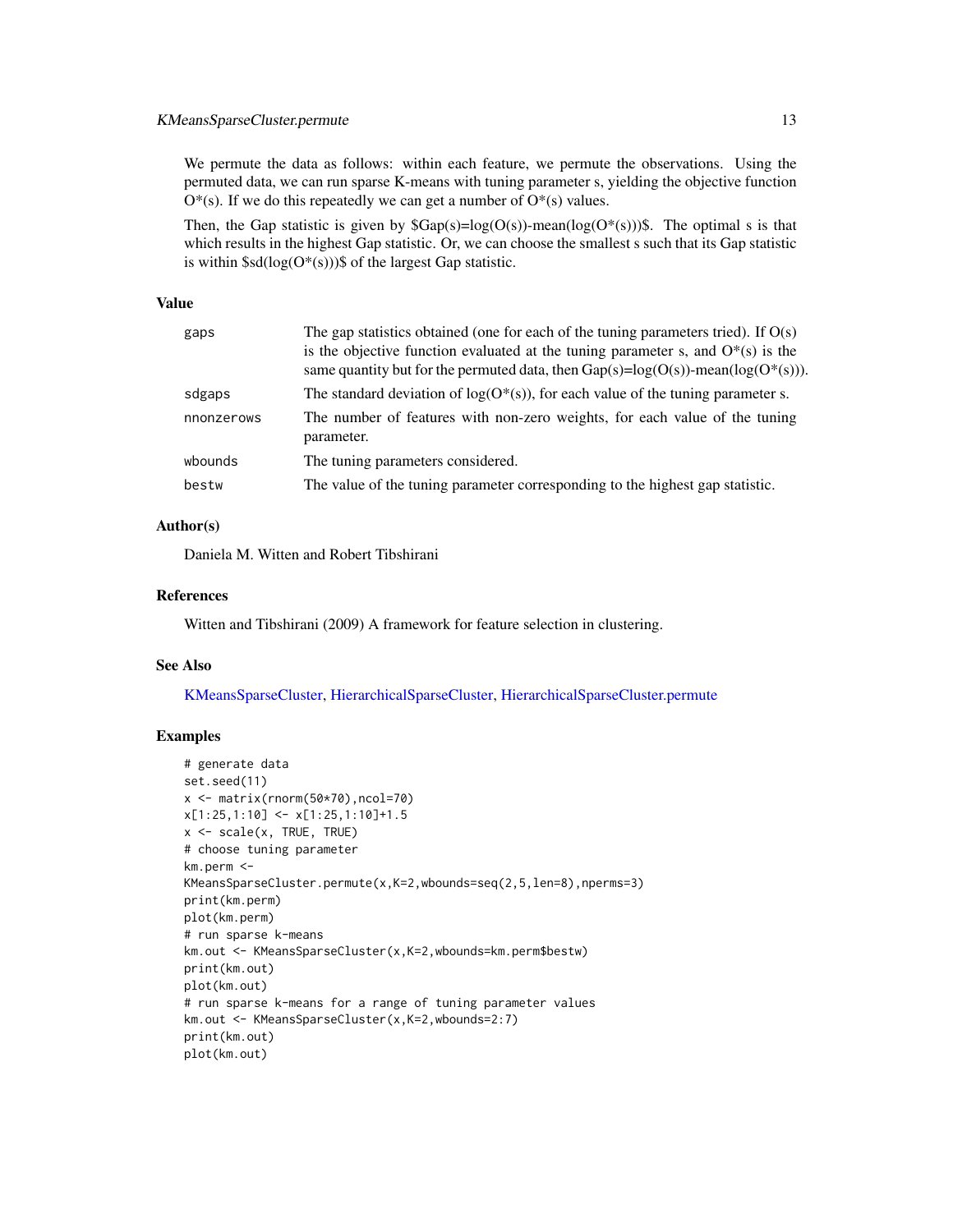# Repeat, but this time start with a particular choice of cluster # centers. # This will do 4-means clustering starting with this particular choice # of cluster centers. km.perm.out <- KMeansSparseCluster.permute(x,wbounds=2:6, centers=x[1:4,],nperms=3) print(km.out) plot(km.out)